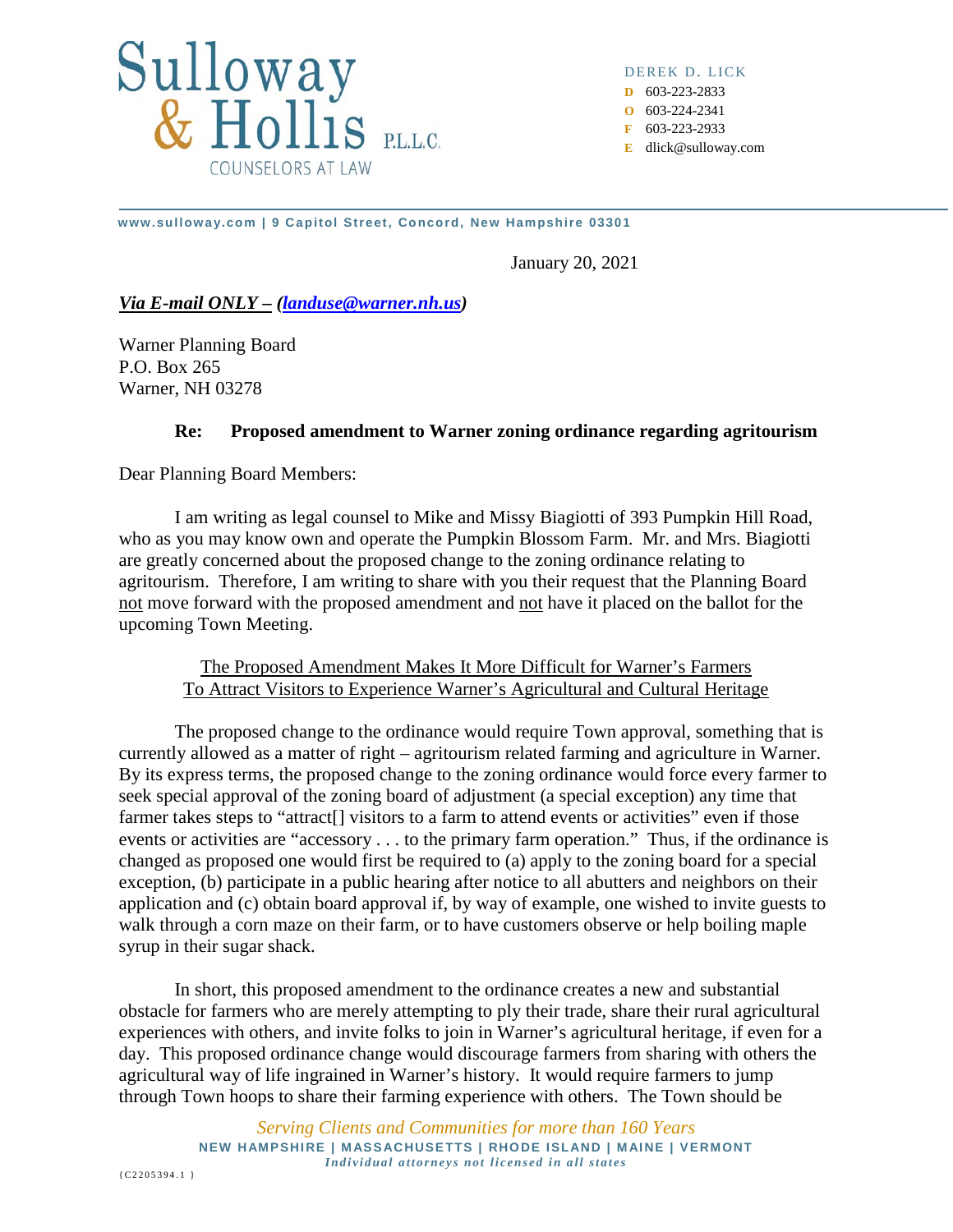*encouraging*, not discouraging agritourism. In fact, agritourism is precisely the type of activity that should be fostered and nourished to allow the Town's farms to survive in these modern times.

### Agritourism Currently Allowed and The Legislature Has Deemed It Important to the State

As it now stands, the Warner Zoning Ordinance allows for "agriculture" uses (other than greenhouses and stands for retail sale) as a matter of right and without town pre-approval in the R-2 (Medium Density Residential District), R-3 (Low Density Residential District), OC-1 (Open Conservation District), and OR (Open Recreation District) districts. (*See* Table I, Use Regulations, Zoning Ordinance, p. 38.)<sup>[1](#page-1-0)</sup> Since March 2019, the ordinance has incorporated the definition of "Agriculture" from New Hampshire statute, RSA 21:34-a, II. (*See* Definitions, Article III, Zoning Ordinance, p. 2.) The statutory definition is expansive, and importantly, the statute deems agritourism to be included within the meaning of "agriculture." Thus, agritourism, like agriculture itself, is currently permitted without the need to seek Town approval.<sup>[2](#page-1-1)</sup>

"Agritourism" is defined by New Hampshire statute to mean "attracting visitors to a farm to attend events or activities that are accessory uses to the primary farm operation, including, *but not limited to*, being provided a meal, making overnight stays, enjoyment of the farm environment, education which shall be instruction or learning about the farm's operations, or active involvement in the activities of the farm." (*See* RSA 21:34-a, II (b)(5).) The New Hampshire Legislature specifically amended its definition of "agriculture" to include "agritourism" to emphasize agritourism's importance in the State and in Towns such as Warner with a rich agricultural heritage. Specifically, the Legislature stated that "[a]gritourism, as defined in RSA 21:34-a, is undertaken by farmers to contribute to both the economic viability and the long-term sustainability of the primary agricultural activities of New Hampshire farms." *See* RSA 672:1, III-b. The Planning Board and the Town of Warner should recognize, as did the New Hampshire Legislature, that agritourism is vital to keeping Warner's farms economically feasible. If the Town appreciates farms and farming as a vital and important historical and cultural resource, the last thing it should do is make it more difficult for them to operate. That is exactly what the Planning Board will be doing if it adopts the ordinance change and requires special exceptions for agritourism activities and events in Warner.

<span id="page-1-0"></span> $\frac{1}{1}$  $1$  The ordinance also allows farmers to use temporary greenhouses and farm stands for periods of 6 months or less each year in all Districts, except for the INT (Intervale Overlay) District. (*See* Table I, Use Regulations, Zoning Ordinance, p. 38.)

<span id="page-1-1"></span><sup>&</sup>lt;sup>2</sup> The pertinent part of RSA 21:34-a is attached at the end of this letter, with emphasis on the provisions at issue here.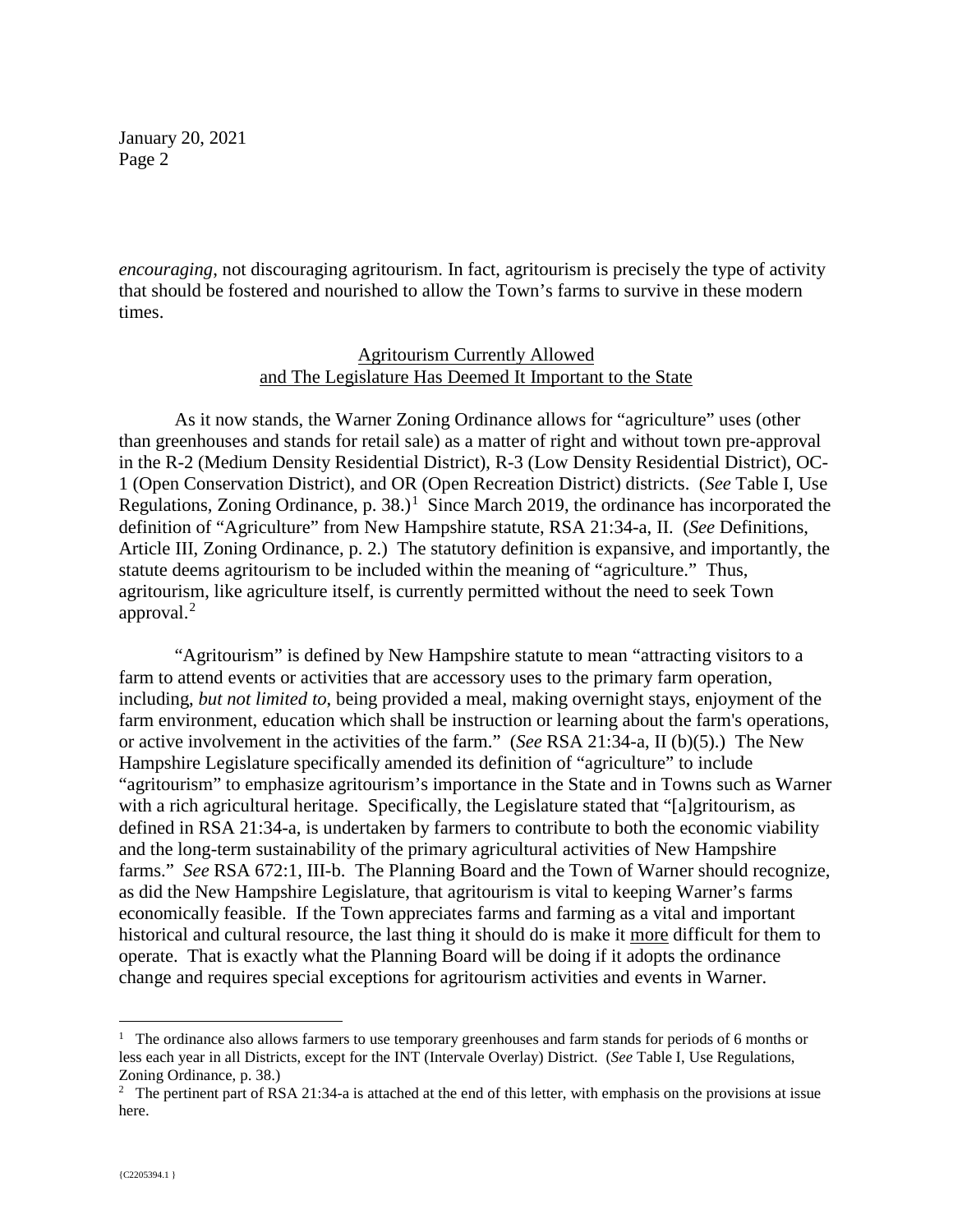### "If it Ain't Broke, Don't Fix It"

Based on the available public record, the Town does not appear to be experiencing any demonstrable problems with agritourism that would justify a change to the zoning ordinance to impose Zoning Board regulation of it. The November 2020 Planning Board (draft) minutes discussing this proposal indicate that requiring a review of agritourism activities and events was considered a couple years ago "but it was not determined that action needed to be taken on it." (*See* Planning Board Minutes of Nov. 16, 2020, p. 1.) Nothing in the minutes identify problems with agritourism that have occurred since Town oversight of agritourism was last considered and rejected.

The Planning Board's November 2020 minutes suggest that there was a concern raised by a single participant, Barbara Marty, about Mr. and Mrs. Biagiottis' property because it was "growing lavender," and concern by Ms. Marty about a second property on Pumpkin Hill Road that was apparently previously denied a special exception to host weddings. Ms. Marty's purported concerns are misplaced, and they certainly do not justify town-wide restrictions being imposed, as proposed.

First, my clients' growing of lavender on their farm clearly falls within the definition of "agriculture" and is, in and of itself, irrelevant to the issue of whether the Town should impose Zoning Board review of "agritourism." However, even assuming my clients invite others onto their property to share in the harvesting of lavender, to walk in and enjoy the lavender fields or to purchase lavender from their farm, there is nothing to suggest that the public's participation in these agritourism activities caused problems with respect to parking, traffic or public safety that would justify the need for zoning board review. Absent clear problems with members of the public visiting my client's farm, there is no public interest that justifies the Town meddling in their farming activities by requiring them to make a case before the Zoning Board. Of note, Ms. Marty also suggested that she was concerned about noise and signs related to the agritourism uses (*see* Planning Board Minutes of Nov. 16<sup>th</sup>, p. 2), but signage is already regulated under Section XII of the Ordinance (*see* Zoning Ordinance, pp. 16-20) and noise is already regulated under Section IV of the Ordinance (*see* Zoning Ordinance, pp. 5-6). Thus, if one is concerned about signage and noise, the Zoning Ordinance already provides a mechanism to address those concerns without the adoption of the proposed changes regulating agritourism specifically.

Second, with respect to the other Pumpkin Hill Road property referenced by Ms. Marty that had apparently sought approval as a wedding venue, the November Planning Board minutes state that it was already subject to special exception requirements and Zoning Board consideration under the current ordinance. Thus, that is another example of why the change to the ordinance is unnecessary. It appears from the minutes that Ms. Marty is concerned that this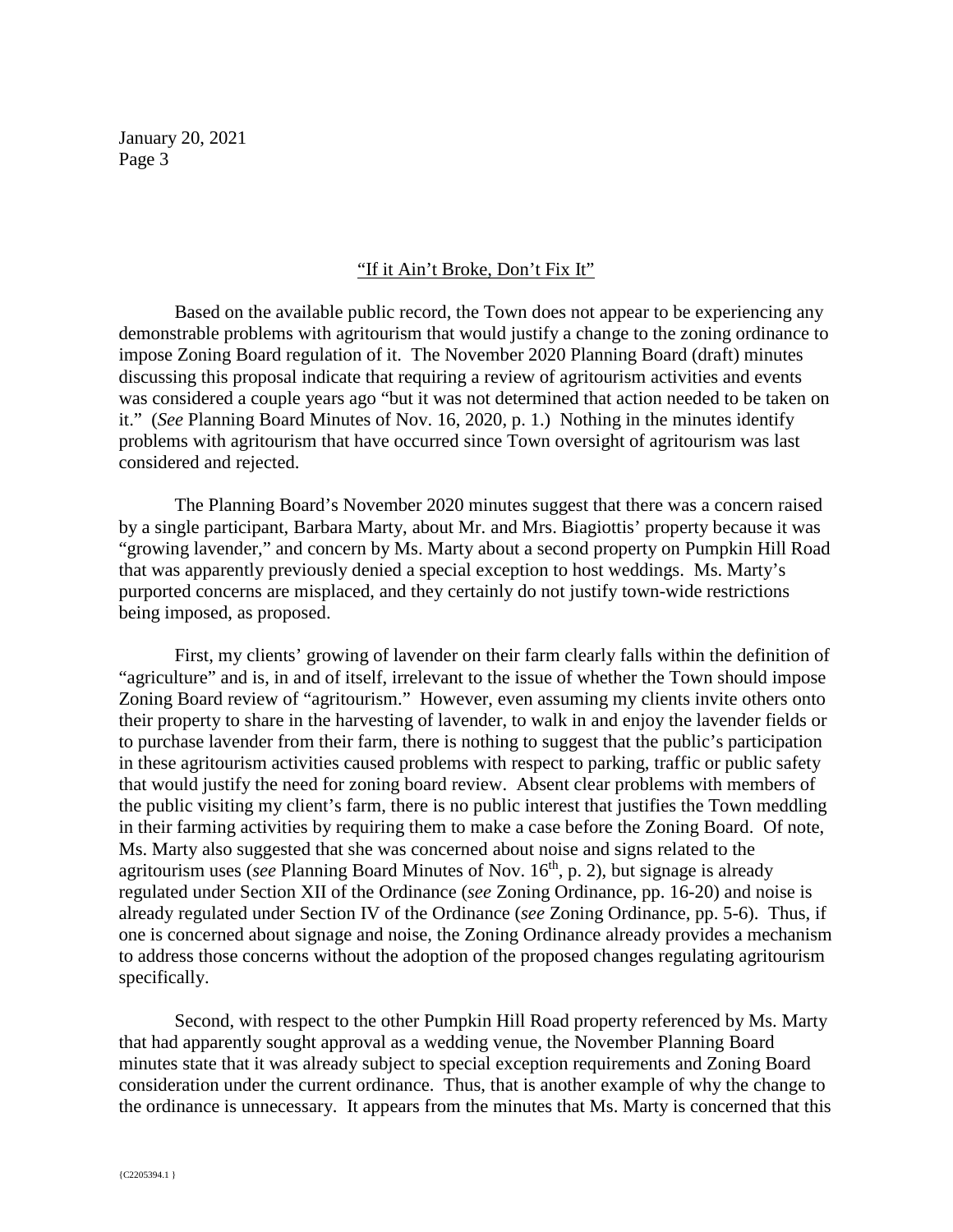second Pumpkin Hill Road property will claim that hosting weddings is permitted as "agritourism." That might be the case, but under the current statutory definition, such a use is permitted so long as it is accessory to the primary farm operation, and such events should be welcomed as a means for farmers to support themselves and for others to enjoy Warner's scenic and bucolic farms.

In summary, the proposal to regulate agritourism in Warner through the Zoning Board's special exception process is simply unnecessary. There is no pressing need to single out and regulate agritourism for additional Town review and oversight. The burden the proposal imposes on farmers outweighs any minimal potential benefit.

#### Conclusion

The Town of Warner, like the State, should embrace and nurture agritourism as a way to preserve and protect the Town's agricultural heritage. The proposed change to the zoning ordinance imposing Zoning Board review and special exception approval on every activity and event related to farming would undermine the Town's farmers and their ability to carry one of the Town's agricultural traditions, and it should be rejected.

Mr. and Mrs. Biagiotti respectfully request that the Planning Board reject the proposed change to the zoning ordinance that would require farmers to obtain special exception approval from the Zoning Board for agritourism-related events and activities.

Sincerely,

*/s/ Derek D. Lick*

Derek D. Lick

DDL:kmd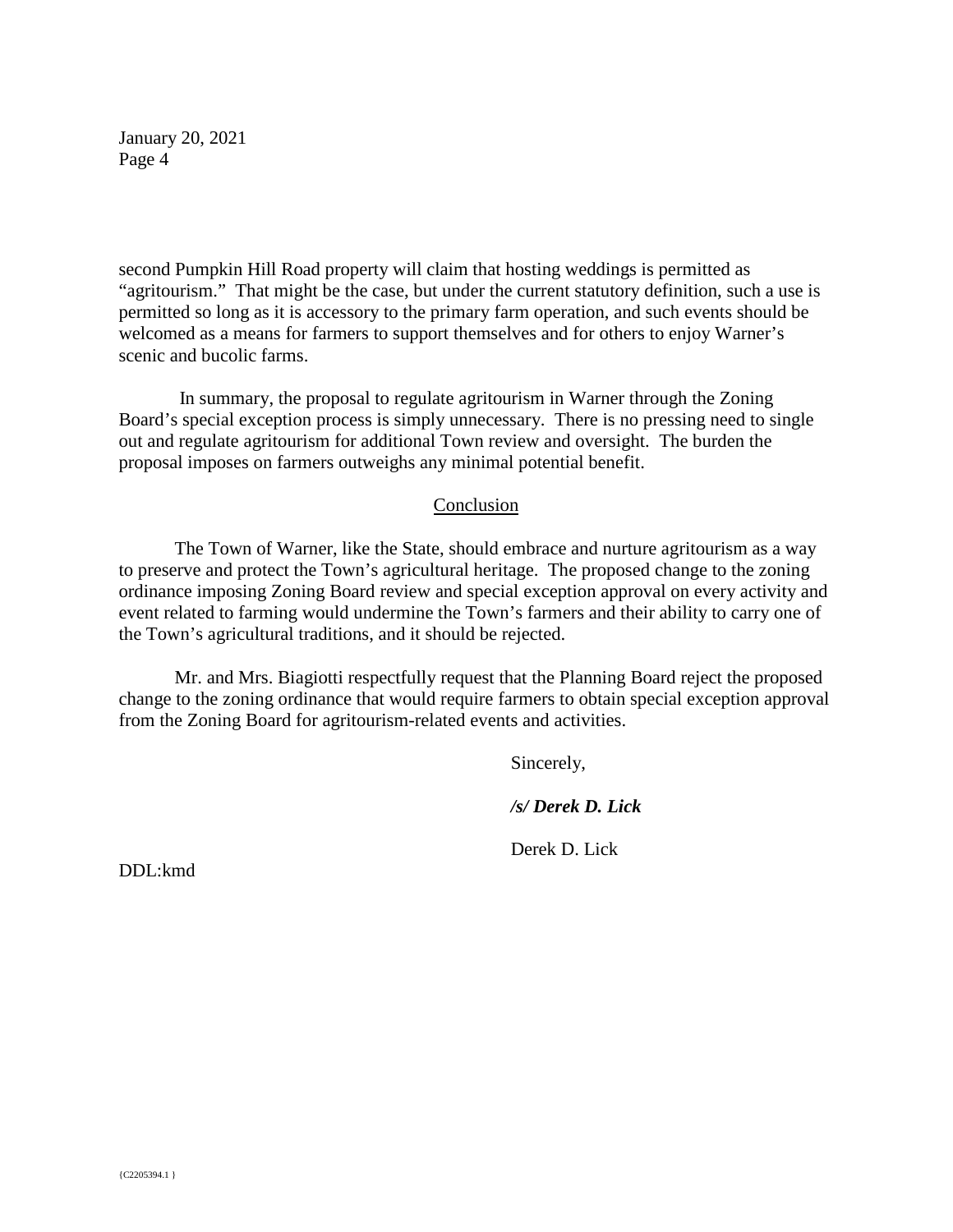# **RSA 21:34-a Farm, Agriculture, Farming**.

II. The words "agriculture" and "farming" mean all operations or activities of a farm, including:

- (a) (1) The cultivation, conservation, or tillage of the soil.
	- (2) The storage and use of or spreading of commercial fertilizer, lime, wood ash, sawdust, compost, animal manure, septage, and, where permitted by municipal and state rules and regulations, other lawful soil amendments.
	- (3) The use of or application of agricultural chemicals.
	- (4) The husbandry of livestock . . . .
	- (5) The husbandry, boarding, training, or riding instruction of equines.
	- (6) The husbandry and harvesting aquaculture products including fresh or salt water finfish, shellfish, or other aquatic organisms grown for consumption or processing.
	- (7) The husbandry of poultry or game birds or production of eggs.
	- (8) The husbandry of bees or production of honey.
	- (9) The husbandry of domesticated strains of fur-bearing animals.
	- (10) The production of greenhouse crops.
	- (11) The production, cultivation, growing, or harvesting of any agricultural, floricultural, viticultural, forestry, or horticultural crops including, but not limited to, berries, herbs, honey, maple syrup, fruit, vegetables, tree fruit, grapes, flowers, seeds, grasses, nursery stock, sod, trees or tree products, Christmas trees grown as part of a commercial Christmas tree operation, trees grown for short rotation tree fiber, compost, or any plant that can be legally grown or harvested extensively for profit or subsistence.
- (b) Any practice or activity on the farm incident to, ancillary to, or in conjunction with such farming operations, including, but not necessarily restricted to:
	- (1) Preparation for market, delivery to storage or to market, or to carriers for transportation to market of any products or materials from the farm.
	- (2) The transportation to the farm of supplies and materials.
	- (3) The transportation of farm workers.
	- (4) Forestry or lumbering operations.
	- (5) Marketing or selling at wholesale or retail, regardless of the manner or form of the transaction, any livestock or products derived principally from the production of the farm, including, but not limited to items listed in subparagraph (a), whether on-site or off-site, provided that marketing such products is not specifically prohibited by local regulations. **For the purposes of this section marketing shall include agritourism, which means attracting visitors to a farm to attend events or activities that are accessory uses to the primary farm operation, including, but not limited to, being provided a meal, making overnight stays, enjoyment of the farm environment, education which shall be instruction or learning about the farm's operations, or active involvement in the activities of the farm.**